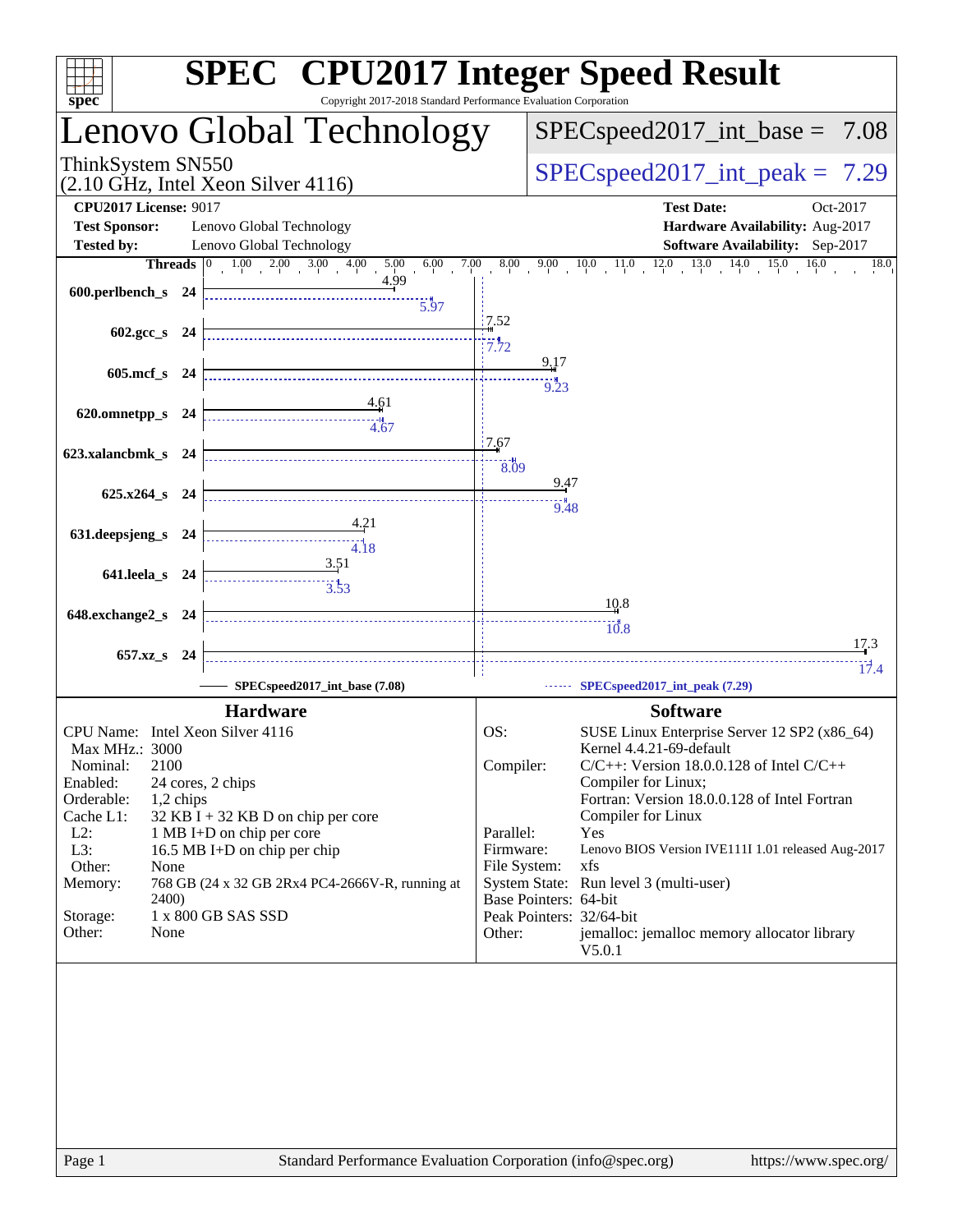

# Lenovo Global Technology

# $SPECspeed2017\_int\_base = 7.08$

(2.10 GHz, Intel Xeon Silver 4116)

ThinkSystem SN550  $SPEC speed2017$  int peak = 7.29

**[Test Sponsor:](http://www.spec.org/auto/cpu2017/Docs/result-fields.html#TestSponsor)** Lenovo Global Technology **[Hardware Availability:](http://www.spec.org/auto/cpu2017/Docs/result-fields.html#HardwareAvailability)** Aug-2017 **[Tested by:](http://www.spec.org/auto/cpu2017/Docs/result-fields.html#Testedby)** Lenovo Global Technology **[Software Availability:](http://www.spec.org/auto/cpu2017/Docs/result-fields.html#SoftwareAvailability)** Sep-2017

**[CPU2017 License:](http://www.spec.org/auto/cpu2017/Docs/result-fields.html#CPU2017License)** 9017 **[Test Date:](http://www.spec.org/auto/cpu2017/Docs/result-fields.html#TestDate)** Oct-2017

#### **[Results Table](http://www.spec.org/auto/cpu2017/Docs/result-fields.html#ResultsTable)**

|                                    | <b>Base</b>    |                |       |                |       | <b>Peak</b>    |       |                |                |              |                |              |                |              |
|------------------------------------|----------------|----------------|-------|----------------|-------|----------------|-------|----------------|----------------|--------------|----------------|--------------|----------------|--------------|
| <b>Benchmark</b>                   | <b>Threads</b> | <b>Seconds</b> | Ratio | <b>Seconds</b> | Ratio | <b>Seconds</b> | Ratio | <b>Threads</b> | <b>Seconds</b> | <b>Ratio</b> | <b>Seconds</b> | <b>Ratio</b> | <b>Seconds</b> | <b>Ratio</b> |
| $600.$ perlbench $\mathsf{S}$      | 24             | 356            | 4.99  | 355            | 5.00  | 357            | 4.97  | 24             | 297            | 5.97         | 297            | 5.98         | 299            | 5.94         |
| $602.\text{gcc}\_\text{s}$         | 24             | 535            | 7.44  | 530            | 7.52  | 527            | 7.55  | 24             | 517            | 7.70         | 516            | 7.72         | 515            | 7.73         |
| $605$ .mcf s                       | 24             | 519            | 9.09  | 513            | 9.21  | 515            | 9.17  | 24             | 514            | 9.18         | 512            | 9.23         | 511            | 9.24         |
| 620.omnetpp_s                      | 24             | 356            | 4.59  | 354            | 4.61  | 350            | 4.67  | 24             | 354            | 4.61         | 349            | 4.67         | 347            | 4.70         |
| 623.xalancbmk s                    | 24             | 185            | 7.67  | 184            | 7.72  | 185            | 7.64  | 24             | 175            | 8.09         | 176            | 8.07         | 174            | 8.16         |
| 625.x264 s                         | 24             | 186            | 9.48  | 186            | 9.47  | 186            | 9.46  | 24             | 186            | 9.48         | 186            | 9.48         | 187            | 9.44         |
| 631.deepsjeng_s                    | 24             | 341            | 4.21  | 340            | 4.21  | 341            | 4.21  | 24             | 343            | 4.18         | 343            | 4.18         | 343            | 4.18         |
| 641.leela s                        | 24             | 486            | 3.51  | 486            | 3.51  | 485            | 3.51  | 24             | 484            | 3.53         | 484            | 3.52         | 484            | 3.53         |
| 648.exchange2_s                    | 24             | 272            | 10.8  | 274            | 10.7  | 271            | 10.8  | 24             | 271            | 10.8         | 271            | 10.9         | 271            | 10.8         |
| $657.xz$ <sub>_8</sub>             | 24             | 357            | 17.3  | 358            | 17.3  | 358            | 17.3  | 24             | 355            | 17.4         | 355            | 17.4         | 355            | 17.4         |
| $SPECspeed2017$ int base =<br>7.08 |                |                |       |                |       |                |       |                |                |              |                |              |                |              |

**[SPECspeed2017\\_int\\_peak =](http://www.spec.org/auto/cpu2017/Docs/result-fields.html#SPECspeed2017intpeak) 7.29**

Results appear in the [order in which they were run.](http://www.spec.org/auto/cpu2017/Docs/result-fields.html#RunOrder) Bold underlined text [indicates a median measurement](http://www.spec.org/auto/cpu2017/Docs/result-fields.html#Median).

### **[Operating System Notes](http://www.spec.org/auto/cpu2017/Docs/result-fields.html#OperatingSystemNotes)**

Stack size set to unlimited using "ulimit -s unlimited"

## **[General Notes](http://www.spec.org/auto/cpu2017/Docs/result-fields.html#GeneralNotes)**

Environment variables set by runcpu before the start of the run: LD\_LIBRARY\_PATH = "/home/cpu2017.1.0.2.ic18.0/lib/ia32:/home/cpu2017.1.0.2.ic18.0/lib/intel64" LD\_LIBRARY\_PATH = "\$LD\_LIBRARY\_PATH:/home/cpu2017.1.0.2.ic18.0/je5.0.1-32:/home/cpu2017.1.0.2.ic18.0/je5.0.1-64" OMP\_STACKSIZE = "192M"

 Binaries compiled on a system with 1x Intel Core i7-4790 CPU + 32GB RAM memory using Redhat Enterprise Linux 7.4 Transparent Huge Pages enabled by default Prior to runcpu invocation Filesystem page cache synced and cleared with: sync; echo 3> /proc/sys/vm/drop\_caches jemalloc: configured and built at default for 32bit (i686) and 64bit (x86\_64) targets; jemalloc: built with the RedHat Enterprise 7.4, and the system compiler gcc 4.8.5; jemalloc: sources avilable from jemalloc.net or <https://github.com/jemalloc/jemalloc/releases> No: The test sponsor attests, as of date of publication, that CVE-2017-5754 (Meltdown) is mitigated in the system as tested and documented. No: The test sponsor attests, as of date of publication, that CVE-2017-5753 (Spectre variant 1) is mitigated in the system as tested and documented. No: The test sponsor attests, as of date of publication, that CVE-2017-5715 (Spectre variant 2) is mitigated in the system as tested and documented.

**(Continued on next page)**

| Page 2 | Standard Performance Evaluation Corporation (info@spec.org) | https://www.spec.org/ |
|--------|-------------------------------------------------------------|-----------------------|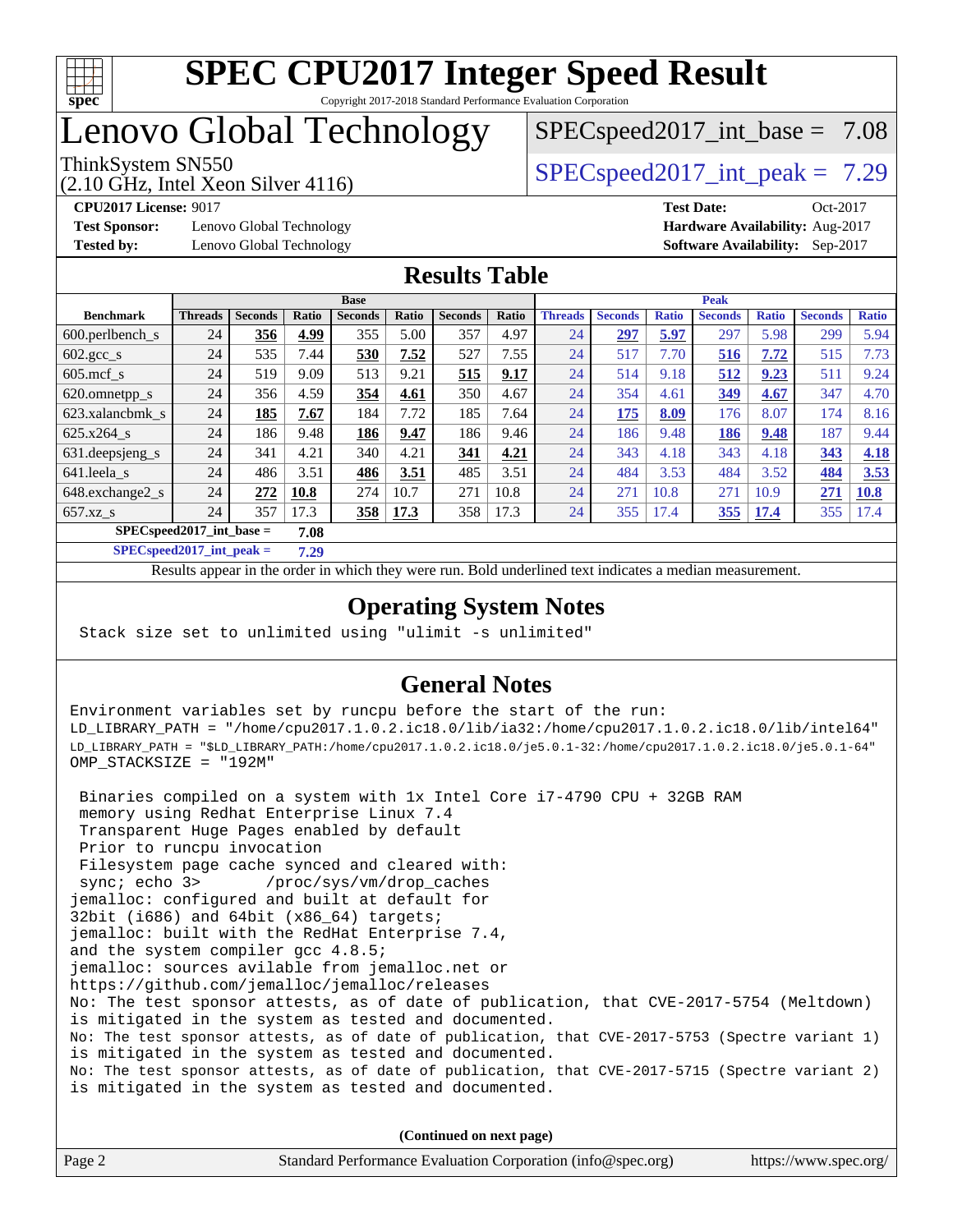

# Lenovo Global Technology

ThinkSystem SN550  $SPEC speed2017$  int peak = 7.29

 $SPECspeed2017\_int\_base = 7.08$ 

(2.10 GHz, Intel Xeon Silver 4116)

**[CPU2017 License:](http://www.spec.org/auto/cpu2017/Docs/result-fields.html#CPU2017License)** 9017 **[Test Date:](http://www.spec.org/auto/cpu2017/Docs/result-fields.html#TestDate)** Oct-2017 **[Test Sponsor:](http://www.spec.org/auto/cpu2017/Docs/result-fields.html#TestSponsor)** Lenovo Global Technology **[Hardware Availability:](http://www.spec.org/auto/cpu2017/Docs/result-fields.html#HardwareAvailability)** Aug-2017 **[Tested by:](http://www.spec.org/auto/cpu2017/Docs/result-fields.html#Testedby)** Lenovo Global Technology **[Software Availability:](http://www.spec.org/auto/cpu2017/Docs/result-fields.html#SoftwareAvailability)** Sep-2017

#### **[General Notes \(Continued\)](http://www.spec.org/auto/cpu2017/Docs/result-fields.html#GeneralNotes)**

This benchmark result is intended to provide perspective on past performance using the historical hardware and/or software described on this result page. The system as described on this result page was formerly generally available. At the time of this publication, it may not be shipping, and/or may not be supported, and/or may fail to meet other tests of General Availability described in the SPEC OSG Policy document, <http://www.spec.org/osg/policy.html> This measured result may not be representative of the result that would be measured were this benchmark run with hardware and software available as of the publication date.

#### **[Platform Notes](http://www.spec.org/auto/cpu2017/Docs/result-fields.html#PlatformNotes)**

BIOS configuration: Choose Operating Mode set to Maximum Performance Hyper-Threading set to Disable DCU Streamer Prefetcher set to Disable MONITORMWAIT set to Enable XPT Prefetcher set to Enable DCA set to Enable Stale AtoS set to Enable LLC Deadline Alloc set to Disable Sysinfo program /home/cpu2017.1.0.2.ic18.0/bin/sysinfo Rev: r5797 of 2017-06-14 96c45e4568ad54c135fd618bcc091c0f running on SN550 Wed Oct 25 08:17:51 2017 SUT (System Under Test) info as seen by some common utilities. For more information on this section, see <https://www.spec.org/cpu2017/Docs/config.html#sysinfo> From /proc/cpuinfo model name : Intel(R) Xeon(R) Silver 4116 CPU @ 2.10GHz 2 "physical id"s (chips) 24 "processors" cores, siblings (Caution: counting these is hw and system dependent. The following excerpts from /proc/cpuinfo might not be reliable. Use with caution.) cpu cores : 12 siblings : 12 physical 0: cores 0 1 2 3 4 5 8 9 10 11 12 13 physical 1: cores 0 1 2 3 4 5 8 9 10 11 12 13 From lscpu: Architecture: x86\_64 CPU op-mode(s): 32-bit, 64-bit Byte Order: Little Endian **(Continued on next page)**

Page 3 Standard Performance Evaluation Corporation [\(info@spec.org\)](mailto:info@spec.org) <https://www.spec.org/>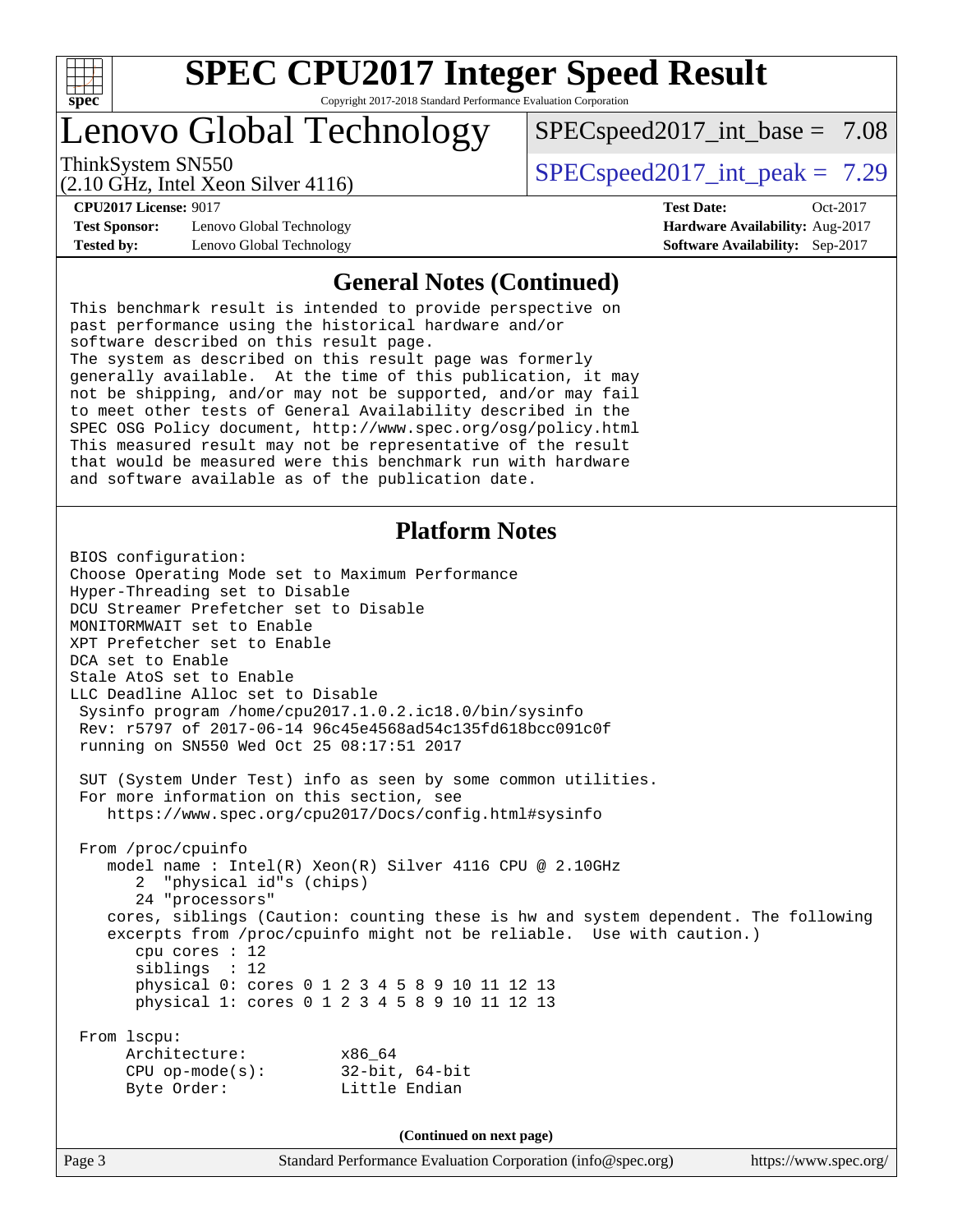

Lenovo Global Technology

[SPECspeed2017\\_int\\_base =](http://www.spec.org/auto/cpu2017/Docs/result-fields.html#SPECspeed2017intbase) 7.08

(2.10 GHz, Intel Xeon Silver 4116)

ThinkSystem SN550<br>  $(2.10 \text{ GHz. Intel Year } 4116)$  [SPECspeed2017\\_int\\_peak =](http://www.spec.org/auto/cpu2017/Docs/result-fields.html#SPECspeed2017intpeak) 7.29

**[Test Sponsor:](http://www.spec.org/auto/cpu2017/Docs/result-fields.html#TestSponsor)** Lenovo Global Technology **[Hardware Availability:](http://www.spec.org/auto/cpu2017/Docs/result-fields.html#HardwareAvailability)** Aug-2017 **[Tested by:](http://www.spec.org/auto/cpu2017/Docs/result-fields.html#Testedby)** Lenovo Global Technology **[Software Availability:](http://www.spec.org/auto/cpu2017/Docs/result-fields.html#SoftwareAvailability)** Sep-2017

**[CPU2017 License:](http://www.spec.org/auto/cpu2017/Docs/result-fields.html#CPU2017License)** 9017 **[Test Date:](http://www.spec.org/auto/cpu2017/Docs/result-fields.html#TestDate)** Oct-2017

#### **[Platform Notes \(Continued\)](http://www.spec.org/auto/cpu2017/Docs/result-fields.html#PlatformNotes)**

| CPU(s):                                          | 24                                                                                   |
|--------------------------------------------------|--------------------------------------------------------------------------------------|
| On-line CPU(s) list:                             | $0 - 23$                                                                             |
| Thread(s) per core:                              | $\mathbf{1}$                                                                         |
| Core(s) per socket:                              | 12                                                                                   |
| Socket(s):                                       | $\overline{a}$                                                                       |
| NUMA $node(s)$ :                                 | 2                                                                                    |
| Vendor ID:                                       | GenuineIntel                                                                         |
| CPU family:                                      | 6                                                                                    |
| Model:                                           | 85                                                                                   |
| Model name:                                      | $Intel(R) Xeon(R) Silver 4116 CPU @ 2.10GHz$                                         |
| Stepping:                                        | 4                                                                                    |
| CPU MHz:                                         | 2095.073                                                                             |
| BogoMIPS:                                        | 4190.14                                                                              |
| Virtualization:                                  | $VT - x$                                                                             |
| L1d cache:                                       | 32K                                                                                  |
| Lli cache:                                       | 32K                                                                                  |
| L2 cache:                                        | 1024K                                                                                |
| L3 cache:                                        | 16896K                                                                               |
| NUMA node0 CPU(s):                               | $0 - 11$                                                                             |
| NUMA nodel CPU(s):                               | $12 - 23$                                                                            |
| Flags:                                           | fpu vme de pse tsc msr pae mce cx8 apic sep mtrr pge mca cmov                        |
|                                                  | pat pse36 clflush dts acpi mmx fxsr sse sse2 ss ht tm pbe syscall nx pdpelgb rdtscp  |
|                                                  | lm constant_tsc art arch_perfmon pebs bts rep_good nopl xtopology nonstop_tsc        |
|                                                  | aperfmperf eagerfpu pni pclmulqdq dtes64 monitor ds_cpl vmx smx est tm2 ssse3 sdbg   |
|                                                  | fma cx16 xtpr pdcm pcid dca sse4_1 sse4_2 x2apic movbe popcnt tsc_deadline_timer aes |
|                                                  | xsave avx f16c rdrand lahf_lm abm 3dnowprefetch ida arat epb pln pts dtherm intel_pt |
|                                                  | tpr_shadow vnmi flexpriority ept vpid fsgsbase tsc_adjust bmil hle avx2 smep bmi2    |
|                                                  | erms invpcid rtm cqm mpx avx512f avx512dq rdseed adx smap clflushopt clwb avx512cd   |
|                                                  | avx512bw avx512vl xsaveopt xsavec xgetbvl cqm_llc cqm_occup_llc                      |
|                                                  |                                                                                      |
| /proc/cpuinfo cache data                         |                                                                                      |
| cache size : 16896 KB                            |                                                                                      |
|                                                  |                                                                                      |
|                                                  | From numactl --hardware WARNING: a numactl 'node' might or might not correspond to a |
| physical chip.                                   |                                                                                      |
| $available: 2 nodes (0-1)$                       |                                                                                      |
| node 0 cpus: 0 1 2 3 4 5 6 7 8 9 10 11           |                                                                                      |
| node 0 size: 386637 MB                           |                                                                                      |
| node 0 free: 385583 MB                           |                                                                                      |
| node 1 cpus: 12 13 14 15 16 17 18 19 20 21 22 23 |                                                                                      |
| node 1 size: 387040 MB                           |                                                                                      |
| node 1 free: 385921 MB                           |                                                                                      |
| node distances:                                  |                                                                                      |
| node<br>0<br>1                                   |                                                                                      |
| 10<br>0 :<br>21                                  |                                                                                      |
| 1:<br>21<br>10                                   |                                                                                      |
|                                                  |                                                                                      |
|                                                  | (Continued on next page)                                                             |
|                                                  |                                                                                      |
| Page 4                                           | Standard Performance Evaluation Corporation (info@spec.org)<br>https://www.spec.org/ |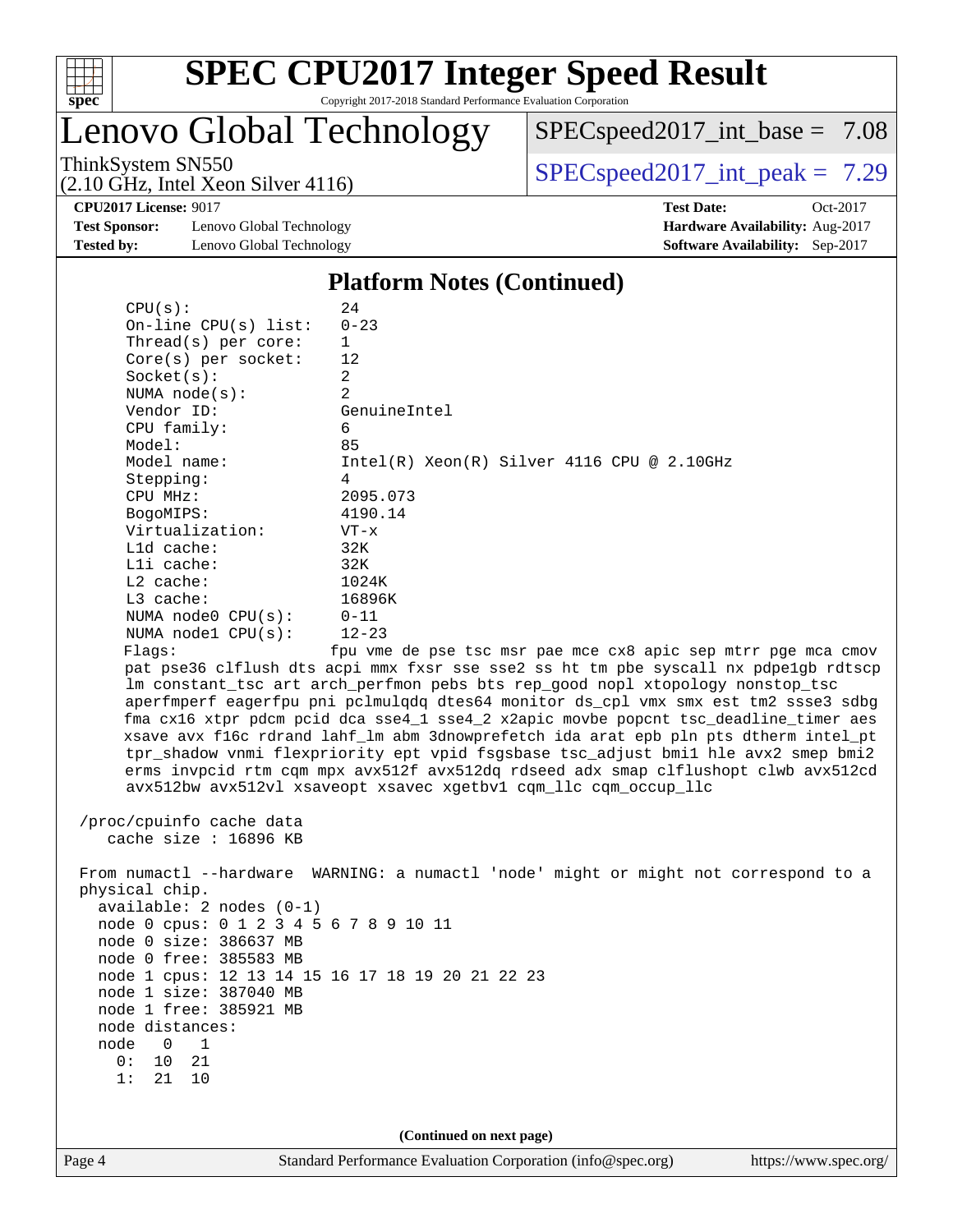

# Lenovo Global Technology

 $SPECspeed2017\_int\_base = 7.08$ 

(2.10 GHz, Intel Xeon Silver 4116)

ThinkSystem SN550  $SPEC speed2017$  int peak = 7.29

**[Test Sponsor:](http://www.spec.org/auto/cpu2017/Docs/result-fields.html#TestSponsor)** Lenovo Global Technology **[Hardware Availability:](http://www.spec.org/auto/cpu2017/Docs/result-fields.html#HardwareAvailability)** Aug-2017 **[Tested by:](http://www.spec.org/auto/cpu2017/Docs/result-fields.html#Testedby)** Lenovo Global Technology **[Software Availability:](http://www.spec.org/auto/cpu2017/Docs/result-fields.html#SoftwareAvailability)** Sep-2017

**[CPU2017 License:](http://www.spec.org/auto/cpu2017/Docs/result-fields.html#CPU2017License)** 9017 **[Test Date:](http://www.spec.org/auto/cpu2017/Docs/result-fields.html#TestDate)** Oct-2017

#### **[Platform Notes \(Continued\)](http://www.spec.org/auto/cpu2017/Docs/result-fields.html#PlatformNotes)**

 From /proc/meminfo MemTotal: 792245524 kB HugePages\_Total: 0 Hugepagesize: 2048 kB From /etc/\*release\* /etc/\*version\* SuSE-release: SUSE Linux Enterprise Server 12 (x86\_64) VERSION = 12 PATCHLEVEL = 2 # This file is deprecated and will be removed in a future service pack or release. # Please check /etc/os-release for details about this release. os-release: NAME="SLES" VERSION="12-SP2" VERSION\_ID="12.2" PRETTY\_NAME="SUSE Linux Enterprise Server 12 SP2" ID="sles" ANSI\_COLOR="0;32" CPE\_NAME="cpe:/o:suse:sles:12:sp2" uname -a: Linux SN550 4.4.21-69-default #1 SMP Tue Oct 25 10:58:20 UTC 2016 (9464f67) x86\_64 x86\_64 x86\_64 GNU/Linux run-level 3 Oct 25 08:16 SPEC is set to: /home/cpu2017.1.0.2.ic18.0 Filesystem Type Size Used Avail Use% Mounted on /dev/sda4 xfs 687G 136G 552G 20% /home Additional information from dmidecode follows. WARNING: Use caution when you interpret this section. The 'dmidecode' program reads system data which is "intended to allow hardware to be accurately determined", but the intent may not be met, as there are frequent changes to hardware, firmware, and the "DMTF SMBIOS" standard. BIOS Lenovo -[IVE111I-1.01]- 08/11/2017 Memory: 24x Samsung M393A4K40BB2-CTD 32 GB 2 rank 2666, configured at 2400 (End of data from sysinfo program) **[Compiler Version Notes](http://www.spec.org/auto/cpu2017/Docs/result-fields.html#CompilerVersionNotes)** ============================================================================== CC 600.perlbench  $s(base)$  602.gcc  $s(base)$  605.mcf  $s(base)$  625.x264  $s(base)$ peak) 657.xz\_s(base)

**(Continued on next page)**

Page 5 Standard Performance Evaluation Corporation [\(info@spec.org\)](mailto:info@spec.org) <https://www.spec.org/>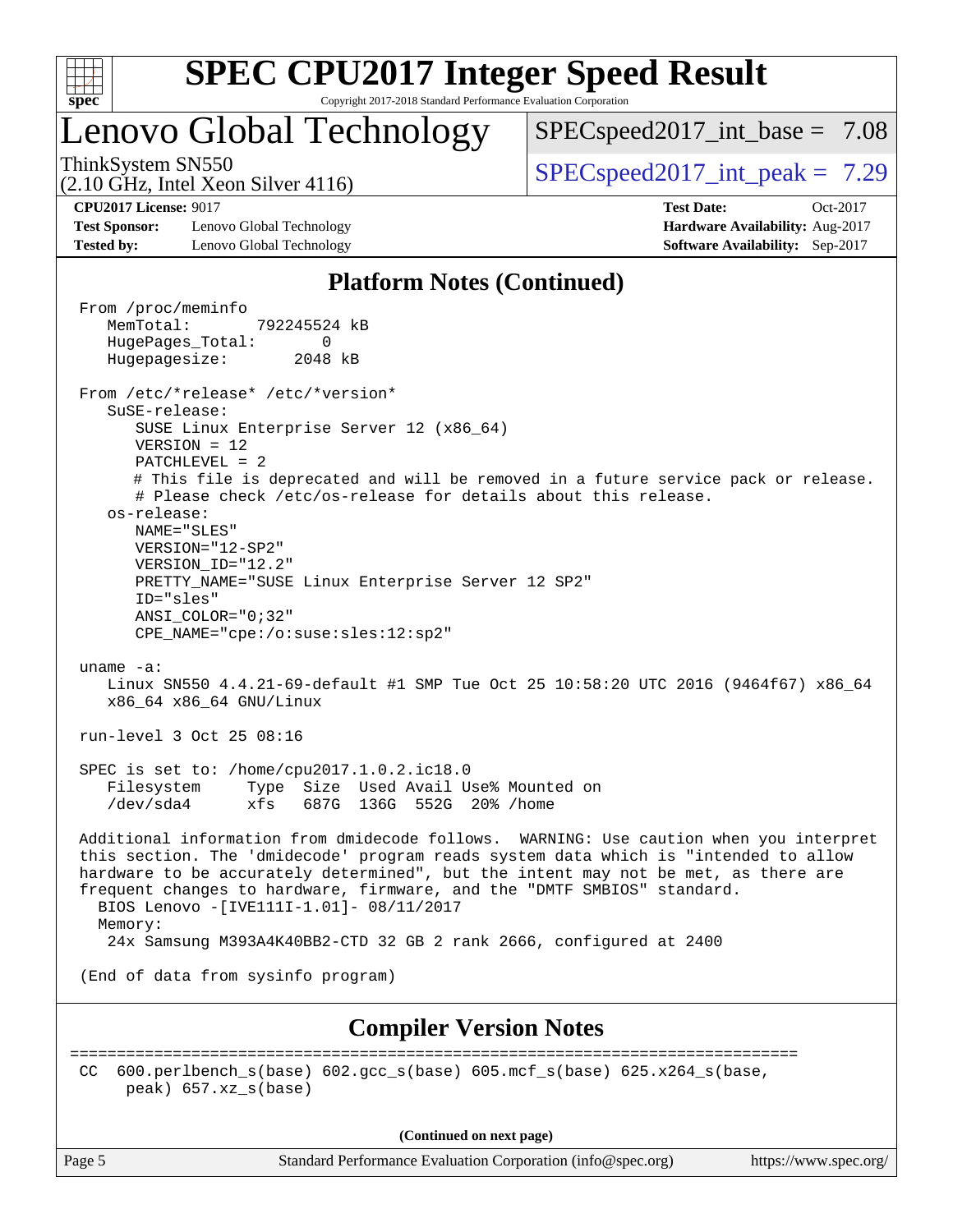

# **[SPEC CPU2017 Integer Speed Result](http://www.spec.org/auto/cpu2017/Docs/result-fields.html#SPECCPU2017IntegerSpeedResult)**

Copyright 2017-2018 Standard Performance Evaluation Corporation

# Lenovo Global Technology

[SPECspeed2017\\_int\\_base =](http://www.spec.org/auto/cpu2017/Docs/result-fields.html#SPECspeed2017intbase) 7.08

(2.10 GHz, Intel Xeon Silver 4116)

ThinkSystem SN550  $SPIz$  Interval Year Silver 4116

**[Test Sponsor:](http://www.spec.org/auto/cpu2017/Docs/result-fields.html#TestSponsor)** Lenovo Global Technology **[Hardware Availability:](http://www.spec.org/auto/cpu2017/Docs/result-fields.html#HardwareAvailability)** Aug-2017 **[Tested by:](http://www.spec.org/auto/cpu2017/Docs/result-fields.html#Testedby)** Lenovo Global Technology **[Software Availability:](http://www.spec.org/auto/cpu2017/Docs/result-fields.html#SoftwareAvailability)** Sep-2017

**[CPU2017 License:](http://www.spec.org/auto/cpu2017/Docs/result-fields.html#CPU2017License)** 9017 **[Test Date:](http://www.spec.org/auto/cpu2017/Docs/result-fields.html#TestDate)** Oct-2017

### **[Compiler Version Notes \(Continued\)](http://www.spec.org/auto/cpu2017/Docs/result-fields.html#CompilerVersionNotes)**

| icc (ICC) 18.0.0 20170811<br>Copyright (C) 1985-2017 Intel Corporation. All rights reserved.                               |
|----------------------------------------------------------------------------------------------------------------------------|
| $600. perlbench_s (peak) 602. gcc_s (peak) 605. mcf_s (peak) 657. xz_s (peak)$<br>CC.                                      |
| icc (ICC) 18.0.0 20170811<br>Copyright (C) 1985-2017 Intel Corporation. All rights reserved.                               |
| CXXC 620.omnetpp_s(base) 623.xalancbmk_s(base) 631.deepsjeng_s(base)<br>$641.$ leela $s$ (base)                            |
| icpc (ICC) 18.0.0 20170811<br>Copyright (C) 1985-2017 Intel Corporation. All rights reserved.                              |
| CXXC $620.\text{omnetpp_s}$ (peak) $623.\text{xalancbmk_s}$ (peak) $631.\text{deepsjeng_s}$ (peak)<br>$641.$ leela_s(peak) |
| icpc (ICC) 18.0.0 20170811<br>Copyright (C) 1985-2017 Intel Corporation. All rights reserved.                              |
| FC 648.exchange2_s(base, peak)                                                                                             |
| ifort (IFORT) 18.0.0 20170811<br>Copyright (C) 1985-2017 Intel Corporation. All rights reserved.                           |

## **[Base Compiler Invocation](http://www.spec.org/auto/cpu2017/Docs/result-fields.html#BaseCompilerInvocation)**

[C benchmarks](http://www.spec.org/auto/cpu2017/Docs/result-fields.html#Cbenchmarks):

[icc](http://www.spec.org/cpu2017/results/res2018q1/cpu2017-20180206-03406.flags.html#user_CCbase_intel_icc_18.0_66fc1ee009f7361af1fbd72ca7dcefbb700085f36577c54f309893dd4ec40d12360134090235512931783d35fd58c0460139e722d5067c5574d8eaf2b3e37e92)

[C++ benchmarks:](http://www.spec.org/auto/cpu2017/Docs/result-fields.html#CXXbenchmarks) [icpc](http://www.spec.org/cpu2017/results/res2018q1/cpu2017-20180206-03406.flags.html#user_CXXbase_intel_icpc_18.0_c510b6838c7f56d33e37e94d029a35b4a7bccf4766a728ee175e80a419847e808290a9b78be685c44ab727ea267ec2f070ec5dc83b407c0218cded6866a35d07)

[Fortran benchmarks](http://www.spec.org/auto/cpu2017/Docs/result-fields.html#Fortranbenchmarks): [ifort](http://www.spec.org/cpu2017/results/res2018q1/cpu2017-20180206-03406.flags.html#user_FCbase_intel_ifort_18.0_8111460550e3ca792625aed983ce982f94888b8b503583aa7ba2b8303487b4d8a21a13e7191a45c5fd58ff318f48f9492884d4413fa793fd88dd292cad7027ca)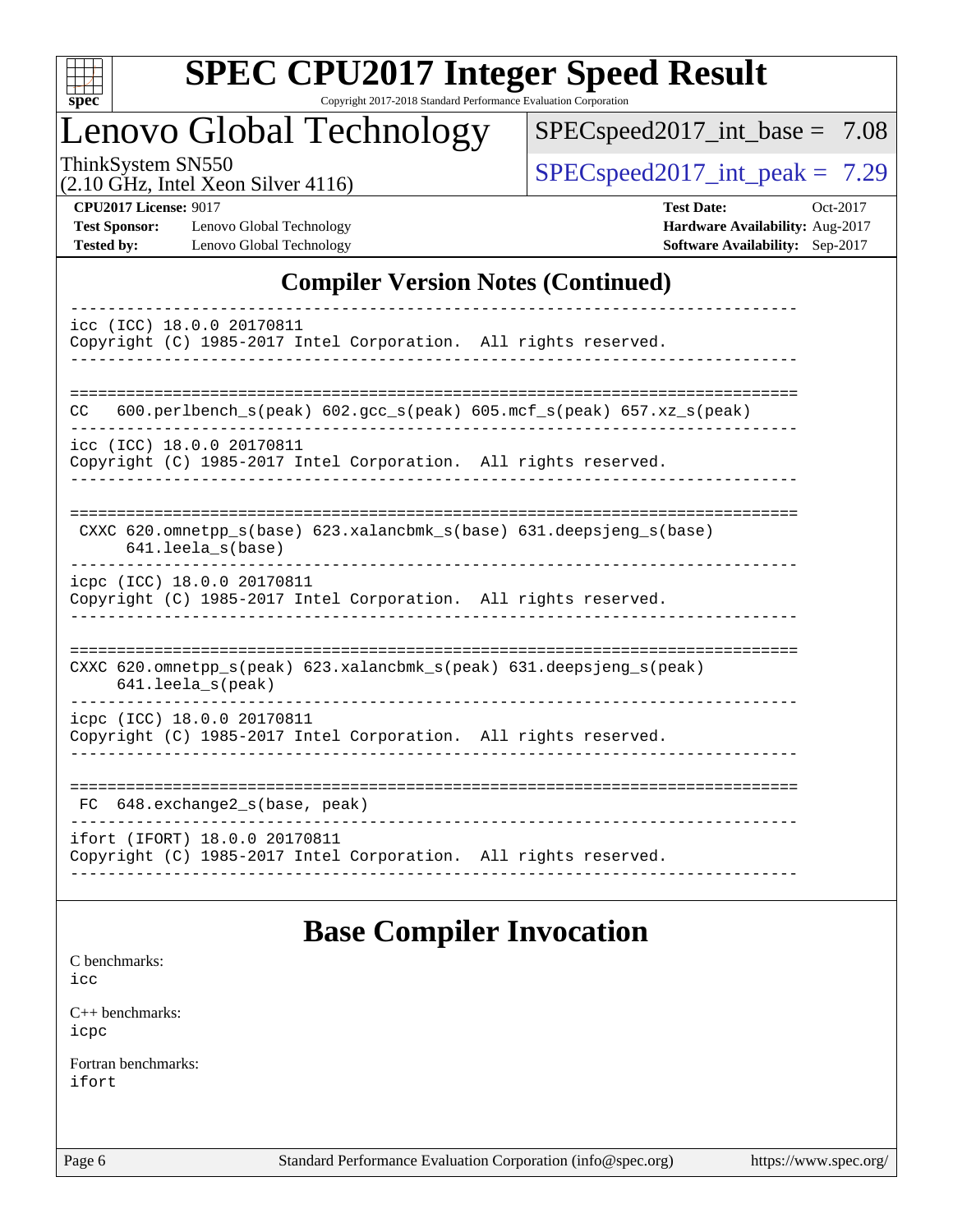

# Lenovo Global Technology

 $SPEC speed2017\_int\_base = 7.08$ 

ThinkSystem SN550  $SPEC speed2017$  int peak = 7.29

**[Test Sponsor:](http://www.spec.org/auto/cpu2017/Docs/result-fields.html#TestSponsor)** Lenovo Global Technology **[Hardware Availability:](http://www.spec.org/auto/cpu2017/Docs/result-fields.html#HardwareAvailability)** Aug-2017 **[Tested by:](http://www.spec.org/auto/cpu2017/Docs/result-fields.html#Testedby)** Lenovo Global Technology **[Software Availability:](http://www.spec.org/auto/cpu2017/Docs/result-fields.html#SoftwareAvailability)** Sep-2017

(2.10 GHz, Intel Xeon Silver 4116)

**[CPU2017 License:](http://www.spec.org/auto/cpu2017/Docs/result-fields.html#CPU2017License)** 9017 **[Test Date:](http://www.spec.org/auto/cpu2017/Docs/result-fields.html#TestDate)** Oct-2017

# **[Base Portability Flags](http://www.spec.org/auto/cpu2017/Docs/result-fields.html#BasePortabilityFlags)**

 600.perlbench\_s: [-DSPEC\\_LP64](http://www.spec.org/cpu2017/results/res2018q1/cpu2017-20180206-03406.flags.html#b600.perlbench_s_basePORTABILITY_DSPEC_LP64) [-DSPEC\\_LINUX\\_X64](http://www.spec.org/cpu2017/results/res2018q1/cpu2017-20180206-03406.flags.html#b600.perlbench_s_baseCPORTABILITY_DSPEC_LINUX_X64) 602.gcc\_s: [-DSPEC\\_LP64](http://www.spec.org/cpu2017/results/res2018q1/cpu2017-20180206-03406.flags.html#suite_basePORTABILITY602_gcc_s_DSPEC_LP64) 605.mcf\_s: [-DSPEC\\_LP64](http://www.spec.org/cpu2017/results/res2018q1/cpu2017-20180206-03406.flags.html#suite_basePORTABILITY605_mcf_s_DSPEC_LP64) 620.omnetpp\_s: [-DSPEC\\_LP64](http://www.spec.org/cpu2017/results/res2018q1/cpu2017-20180206-03406.flags.html#suite_basePORTABILITY620_omnetpp_s_DSPEC_LP64) 623.xalancbmk\_s: [-DSPEC\\_LP64](http://www.spec.org/cpu2017/results/res2018q1/cpu2017-20180206-03406.flags.html#suite_basePORTABILITY623_xalancbmk_s_DSPEC_LP64) [-DSPEC\\_LINUX](http://www.spec.org/cpu2017/results/res2018q1/cpu2017-20180206-03406.flags.html#b623.xalancbmk_s_baseCXXPORTABILITY_DSPEC_LINUX) 625.x264\_s: [-DSPEC\\_LP64](http://www.spec.org/cpu2017/results/res2018q1/cpu2017-20180206-03406.flags.html#suite_basePORTABILITY625_x264_s_DSPEC_LP64) 631.deepsjeng\_s: [-DSPEC\\_LP64](http://www.spec.org/cpu2017/results/res2018q1/cpu2017-20180206-03406.flags.html#suite_basePORTABILITY631_deepsjeng_s_DSPEC_LP64) 641.leela\_s: [-DSPEC\\_LP64](http://www.spec.org/cpu2017/results/res2018q1/cpu2017-20180206-03406.flags.html#suite_basePORTABILITY641_leela_s_DSPEC_LP64) 648.exchange2\_s: [-DSPEC\\_LP64](http://www.spec.org/cpu2017/results/res2018q1/cpu2017-20180206-03406.flags.html#suite_basePORTABILITY648_exchange2_s_DSPEC_LP64) 657.xz\_s: [-DSPEC\\_LP64](http://www.spec.org/cpu2017/results/res2018q1/cpu2017-20180206-03406.flags.html#suite_basePORTABILITY657_xz_s_DSPEC_LP64)

# **[Base Optimization Flags](http://www.spec.org/auto/cpu2017/Docs/result-fields.html#BaseOptimizationFlags)**

#### [C benchmarks](http://www.spec.org/auto/cpu2017/Docs/result-fields.html#Cbenchmarks):

[-Wl,-z,muldefs](http://www.spec.org/cpu2017/results/res2018q1/cpu2017-20180206-03406.flags.html#user_CCbase_link_force_multiple1_b4cbdb97b34bdee9ceefcfe54f4c8ea74255f0b02a4b23e853cdb0e18eb4525ac79b5a88067c842dd0ee6996c24547a27a4b99331201badda8798ef8a743f577) [-xCORE-AVX512](http://www.spec.org/cpu2017/results/res2018q1/cpu2017-20180206-03406.flags.html#user_CCbase_f-xCORE-AVX512) [-ipo](http://www.spec.org/cpu2017/results/res2018q1/cpu2017-20180206-03406.flags.html#user_CCbase_f-ipo) [-O3](http://www.spec.org/cpu2017/results/res2018q1/cpu2017-20180206-03406.flags.html#user_CCbase_f-O3) [-no-prec-div](http://www.spec.org/cpu2017/results/res2018q1/cpu2017-20180206-03406.flags.html#user_CCbase_f-no-prec-div) [-qopt-mem-layout-trans=3](http://www.spec.org/cpu2017/results/res2018q1/cpu2017-20180206-03406.flags.html#user_CCbase_f-qopt-mem-layout-trans_de80db37974c74b1f0e20d883f0b675c88c3b01e9d123adea9b28688d64333345fb62bc4a798493513fdb68f60282f9a726aa07f478b2f7113531aecce732043) [-qopenmp](http://www.spec.org/cpu2017/results/res2018q1/cpu2017-20180206-03406.flags.html#user_CCbase_qopenmp_16be0c44f24f464004c6784a7acb94aca937f053568ce72f94b139a11c7c168634a55f6653758ddd83bcf7b8463e8028bb0b48b77bcddc6b78d5d95bb1df2967) [-DSPEC\\_OPENMP](http://www.spec.org/cpu2017/results/res2018q1/cpu2017-20180206-03406.flags.html#suite_CCbase_DSPEC_OPENMP) [-L/usr/local/je5.0.1-64/lib](http://www.spec.org/cpu2017/results/res2018q1/cpu2017-20180206-03406.flags.html#user_CCbase_jemalloc_link_path64_4b10a636b7bce113509b17f3bd0d6226c5fb2346b9178c2d0232c14f04ab830f976640479e5c33dc2bcbbdad86ecfb6634cbbd4418746f06f368b512fced5394) [-ljemalloc](http://www.spec.org/cpu2017/results/res2018q1/cpu2017-20180206-03406.flags.html#user_CCbase_jemalloc_link_lib_d1249b907c500fa1c0672f44f562e3d0f79738ae9e3c4a9c376d49f265a04b9c99b167ecedbf6711b3085be911c67ff61f150a17b3472be731631ba4d0471706)

#### [C++ benchmarks:](http://www.spec.org/auto/cpu2017/Docs/result-fields.html#CXXbenchmarks)

[-Wl,-z,muldefs](http://www.spec.org/cpu2017/results/res2018q1/cpu2017-20180206-03406.flags.html#user_CXXbase_link_force_multiple1_b4cbdb97b34bdee9ceefcfe54f4c8ea74255f0b02a4b23e853cdb0e18eb4525ac79b5a88067c842dd0ee6996c24547a27a4b99331201badda8798ef8a743f577) [-xCORE-AVX512](http://www.spec.org/cpu2017/results/res2018q1/cpu2017-20180206-03406.flags.html#user_CXXbase_f-xCORE-AVX512) [-ipo](http://www.spec.org/cpu2017/results/res2018q1/cpu2017-20180206-03406.flags.html#user_CXXbase_f-ipo) [-O3](http://www.spec.org/cpu2017/results/res2018q1/cpu2017-20180206-03406.flags.html#user_CXXbase_f-O3) [-no-prec-div](http://www.spec.org/cpu2017/results/res2018q1/cpu2017-20180206-03406.flags.html#user_CXXbase_f-no-prec-div) [-qopt-mem-layout-trans=3](http://www.spec.org/cpu2017/results/res2018q1/cpu2017-20180206-03406.flags.html#user_CXXbase_f-qopt-mem-layout-trans_de80db37974c74b1f0e20d883f0b675c88c3b01e9d123adea9b28688d64333345fb62bc4a798493513fdb68f60282f9a726aa07f478b2f7113531aecce732043) [-L/usr/local/je5.0.1-64/lib](http://www.spec.org/cpu2017/results/res2018q1/cpu2017-20180206-03406.flags.html#user_CXXbase_jemalloc_link_path64_4b10a636b7bce113509b17f3bd0d6226c5fb2346b9178c2d0232c14f04ab830f976640479e5c33dc2bcbbdad86ecfb6634cbbd4418746f06f368b512fced5394) [-ljemalloc](http://www.spec.org/cpu2017/results/res2018q1/cpu2017-20180206-03406.flags.html#user_CXXbase_jemalloc_link_lib_d1249b907c500fa1c0672f44f562e3d0f79738ae9e3c4a9c376d49f265a04b9c99b167ecedbf6711b3085be911c67ff61f150a17b3472be731631ba4d0471706)

#### [Fortran benchmarks](http://www.spec.org/auto/cpu2017/Docs/result-fields.html#Fortranbenchmarks):

[-Wl,-z,muldefs](http://www.spec.org/cpu2017/results/res2018q1/cpu2017-20180206-03406.flags.html#user_FCbase_link_force_multiple1_b4cbdb97b34bdee9ceefcfe54f4c8ea74255f0b02a4b23e853cdb0e18eb4525ac79b5a88067c842dd0ee6996c24547a27a4b99331201badda8798ef8a743f577) [-xCORE-AVX512](http://www.spec.org/cpu2017/results/res2018q1/cpu2017-20180206-03406.flags.html#user_FCbase_f-xCORE-AVX512) [-ipo](http://www.spec.org/cpu2017/results/res2018q1/cpu2017-20180206-03406.flags.html#user_FCbase_f-ipo) [-O3](http://www.spec.org/cpu2017/results/res2018q1/cpu2017-20180206-03406.flags.html#user_FCbase_f-O3) [-no-prec-div](http://www.spec.org/cpu2017/results/res2018q1/cpu2017-20180206-03406.flags.html#user_FCbase_f-no-prec-div) [-qopt-mem-layout-trans=3](http://www.spec.org/cpu2017/results/res2018q1/cpu2017-20180206-03406.flags.html#user_FCbase_f-qopt-mem-layout-trans_de80db37974c74b1f0e20d883f0b675c88c3b01e9d123adea9b28688d64333345fb62bc4a798493513fdb68f60282f9a726aa07f478b2f7113531aecce732043) [-nostandard-realloc-lhs](http://www.spec.org/cpu2017/results/res2018q1/cpu2017-20180206-03406.flags.html#user_FCbase_f_2003_std_realloc_82b4557e90729c0f113870c07e44d33d6f5a304b4f63d4c15d2d0f1fab99f5daaed73bdb9275d9ae411527f28b936061aa8b9c8f2d63842963b95c9dd6426b8a) [-align array32byte](http://www.spec.org/cpu2017/results/res2018q1/cpu2017-20180206-03406.flags.html#user_FCbase_align_array32byte_b982fe038af199962ba9a80c053b8342c548c85b40b8e86eb3cc33dee0d7986a4af373ac2d51c3f7cf710a18d62fdce2948f201cd044323541f22fc0fffc51b6) [-L/usr/local/je5.0.1-64/lib](http://www.spec.org/cpu2017/results/res2018q1/cpu2017-20180206-03406.flags.html#user_FCbase_jemalloc_link_path64_4b10a636b7bce113509b17f3bd0d6226c5fb2346b9178c2d0232c14f04ab830f976640479e5c33dc2bcbbdad86ecfb6634cbbd4418746f06f368b512fced5394) [-ljemalloc](http://www.spec.org/cpu2017/results/res2018q1/cpu2017-20180206-03406.flags.html#user_FCbase_jemalloc_link_lib_d1249b907c500fa1c0672f44f562e3d0f79738ae9e3c4a9c376d49f265a04b9c99b167ecedbf6711b3085be911c67ff61f150a17b3472be731631ba4d0471706)

# **[Base Other Flags](http://www.spec.org/auto/cpu2017/Docs/result-fields.html#BaseOtherFlags)**

[C benchmarks](http://www.spec.org/auto/cpu2017/Docs/result-fields.html#Cbenchmarks):  $-m64 - std= c11$  $-m64 - std= c11$ 

[C++ benchmarks:](http://www.spec.org/auto/cpu2017/Docs/result-fields.html#CXXbenchmarks) [-m64](http://www.spec.org/cpu2017/results/res2018q1/cpu2017-20180206-03406.flags.html#user_CXXbase_intel_intel64_18.0_af43caccfc8ded86e7699f2159af6efc7655f51387b94da716254467f3c01020a5059329e2569e4053f409e7c9202a7efc638f7a6d1ffb3f52dea4a3e31d82ab)

[Fortran benchmarks](http://www.spec.org/auto/cpu2017/Docs/result-fields.html#Fortranbenchmarks): [-m64](http://www.spec.org/cpu2017/results/res2018q1/cpu2017-20180206-03406.flags.html#user_FCbase_intel_intel64_18.0_af43caccfc8ded86e7699f2159af6efc7655f51387b94da716254467f3c01020a5059329e2569e4053f409e7c9202a7efc638f7a6d1ffb3f52dea4a3e31d82ab)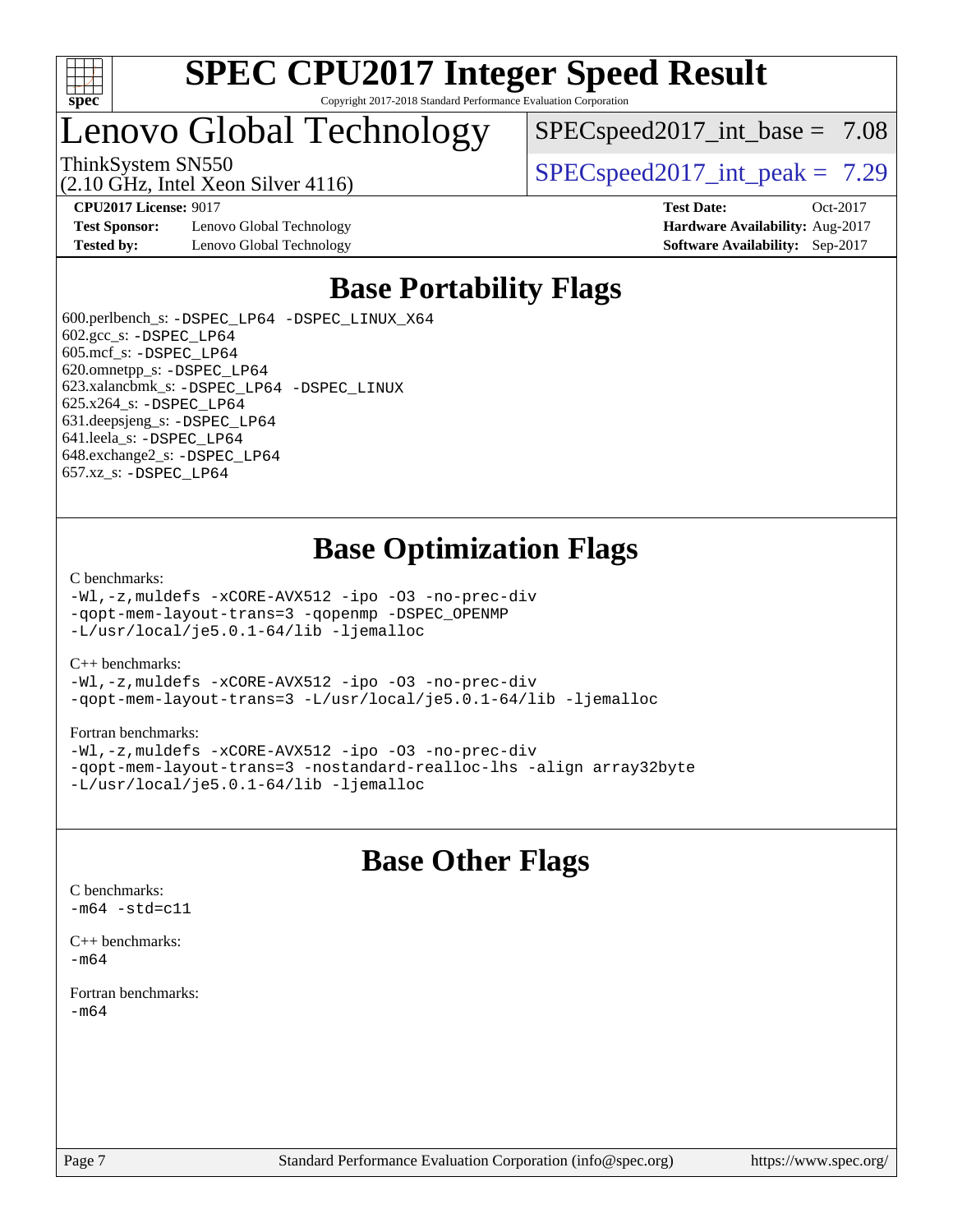

# enovo Global Technology

 $SPECspeed2017\_int\_base = 7.08$ 

ThinkSystem SN550  $SPEC speed2017$  int peak = 7.29

**[Test Sponsor:](http://www.spec.org/auto/cpu2017/Docs/result-fields.html#TestSponsor)** Lenovo Global Technology **[Hardware Availability:](http://www.spec.org/auto/cpu2017/Docs/result-fields.html#HardwareAvailability)** Aug-2017 **[Tested by:](http://www.spec.org/auto/cpu2017/Docs/result-fields.html#Testedby)** Lenovo Global Technology **[Software Availability:](http://www.spec.org/auto/cpu2017/Docs/result-fields.html#SoftwareAvailability)** Sep-2017

(2.10 GHz, Intel Xeon Silver 4116)

**[CPU2017 License:](http://www.spec.org/auto/cpu2017/Docs/result-fields.html#CPU2017License)** 9017 **[Test Date:](http://www.spec.org/auto/cpu2017/Docs/result-fields.html#TestDate)** Oct-2017

# **[Peak Compiler Invocation](http://www.spec.org/auto/cpu2017/Docs/result-fields.html#PeakCompilerInvocation)**

[C benchmarks](http://www.spec.org/auto/cpu2017/Docs/result-fields.html#Cbenchmarks):

[icc](http://www.spec.org/cpu2017/results/res2018q1/cpu2017-20180206-03406.flags.html#user_CCpeak_intel_icc_18.0_66fc1ee009f7361af1fbd72ca7dcefbb700085f36577c54f309893dd4ec40d12360134090235512931783d35fd58c0460139e722d5067c5574d8eaf2b3e37e92)

[C++ benchmarks:](http://www.spec.org/auto/cpu2017/Docs/result-fields.html#CXXbenchmarks) [icpc](http://www.spec.org/cpu2017/results/res2018q1/cpu2017-20180206-03406.flags.html#user_CXXpeak_intel_icpc_18.0_c510b6838c7f56d33e37e94d029a35b4a7bccf4766a728ee175e80a419847e808290a9b78be685c44ab727ea267ec2f070ec5dc83b407c0218cded6866a35d07)

[Fortran benchmarks](http://www.spec.org/auto/cpu2017/Docs/result-fields.html#Fortranbenchmarks): [ifort](http://www.spec.org/cpu2017/results/res2018q1/cpu2017-20180206-03406.flags.html#user_FCpeak_intel_ifort_18.0_8111460550e3ca792625aed983ce982f94888b8b503583aa7ba2b8303487b4d8a21a13e7191a45c5fd58ff318f48f9492884d4413fa793fd88dd292cad7027ca)

## **[Peak Portability Flags](http://www.spec.org/auto/cpu2017/Docs/result-fields.html#PeakPortabilityFlags)**

 600.perlbench\_s: [-DSPEC\\_LP64](http://www.spec.org/cpu2017/results/res2018q1/cpu2017-20180206-03406.flags.html#b600.perlbench_s_peakPORTABILITY_DSPEC_LP64) [-DSPEC\\_LINUX\\_X64](http://www.spec.org/cpu2017/results/res2018q1/cpu2017-20180206-03406.flags.html#b600.perlbench_s_peakCPORTABILITY_DSPEC_LINUX_X64) 602.gcc\_s: [-DSPEC\\_LP64](http://www.spec.org/cpu2017/results/res2018q1/cpu2017-20180206-03406.flags.html#suite_peakPORTABILITY602_gcc_s_DSPEC_LP64) 605.mcf\_s: [-DSPEC\\_LP64](http://www.spec.org/cpu2017/results/res2018q1/cpu2017-20180206-03406.flags.html#suite_peakPORTABILITY605_mcf_s_DSPEC_LP64) 620.omnetpp\_s: [-DSPEC\\_LP64](http://www.spec.org/cpu2017/results/res2018q1/cpu2017-20180206-03406.flags.html#suite_peakPORTABILITY620_omnetpp_s_DSPEC_LP64) 623.xalancbmk\_s: [-D\\_FILE\\_OFFSET\\_BITS=64](http://www.spec.org/cpu2017/results/res2018q1/cpu2017-20180206-03406.flags.html#user_peakPORTABILITY623_xalancbmk_s_file_offset_bits_64_5ae949a99b284ddf4e95728d47cb0843d81b2eb0e18bdfe74bbf0f61d0b064f4bda2f10ea5eb90e1dcab0e84dbc592acfc5018bc955c18609f94ddb8d550002c) [-DSPEC\\_LINUX](http://www.spec.org/cpu2017/results/res2018q1/cpu2017-20180206-03406.flags.html#b623.xalancbmk_s_peakCXXPORTABILITY_DSPEC_LINUX) 625.x264\_s: [-DSPEC\\_LP64](http://www.spec.org/cpu2017/results/res2018q1/cpu2017-20180206-03406.flags.html#suite_peakPORTABILITY625_x264_s_DSPEC_LP64) 631.deepsjeng\_s: [-DSPEC\\_LP64](http://www.spec.org/cpu2017/results/res2018q1/cpu2017-20180206-03406.flags.html#suite_peakPORTABILITY631_deepsjeng_s_DSPEC_LP64) 641.leela\_s: [-DSPEC\\_LP64](http://www.spec.org/cpu2017/results/res2018q1/cpu2017-20180206-03406.flags.html#suite_peakPORTABILITY641_leela_s_DSPEC_LP64) 648.exchange2\_s: [-DSPEC\\_LP64](http://www.spec.org/cpu2017/results/res2018q1/cpu2017-20180206-03406.flags.html#suite_peakPORTABILITY648_exchange2_s_DSPEC_LP64) 657.xz\_s: [-DSPEC\\_LP64](http://www.spec.org/cpu2017/results/res2018q1/cpu2017-20180206-03406.flags.html#suite_peakPORTABILITY657_xz_s_DSPEC_LP64)

# **[Peak Optimization Flags](http://www.spec.org/auto/cpu2017/Docs/result-fields.html#PeakOptimizationFlags)**

[C benchmarks](http://www.spec.org/auto/cpu2017/Docs/result-fields.html#Cbenchmarks):

600.perlbench\_s:  $-W1$ , -z, muldefs [-prof-gen](http://www.spec.org/cpu2017/results/res2018q1/cpu2017-20180206-03406.flags.html#user_peakPASS1_CFLAGSPASS1_LDFLAGS600_perlbench_s_prof_gen_5aa4926d6013ddb2a31985c654b3eb18169fc0c6952a63635c234f711e6e63dd76e94ad52365559451ec499a2cdb89e4dc58ba4c67ef54ca681ffbe1461d6b36)(pass 1) [-prof-use](http://www.spec.org/cpu2017/results/res2018q1/cpu2017-20180206-03406.flags.html#user_peakPASS2_CFLAGSPASS2_LDFLAGS600_perlbench_s_prof_use_1a21ceae95f36a2b53c25747139a6c16ca95bd9def2a207b4f0849963b97e94f5260e30a0c64f4bb623698870e679ca08317ef8150905d41bd88c6f78df73f19)(pass 2) -02 [-xCORE-AVX512](http://www.spec.org/cpu2017/results/res2018q1/cpu2017-20180206-03406.flags.html#user_peakPASS2_COPTIMIZE600_perlbench_s_f-xCORE-AVX512) [-qopt-mem-layout-trans=3](http://www.spec.org/cpu2017/results/res2018q1/cpu2017-20180206-03406.flags.html#user_peakPASS1_COPTIMIZEPASS2_COPTIMIZE600_perlbench_s_f-qopt-mem-layout-trans_de80db37974c74b1f0e20d883f0b675c88c3b01e9d123adea9b28688d64333345fb62bc4a798493513fdb68f60282f9a726aa07f478b2f7113531aecce732043) [-ipo](http://www.spec.org/cpu2017/results/res2018q1/cpu2017-20180206-03406.flags.html#user_peakPASS2_COPTIMIZE600_perlbench_s_f-ipo) [-O3](http://www.spec.org/cpu2017/results/res2018q1/cpu2017-20180206-03406.flags.html#user_peakPASS2_COPTIMIZE600_perlbench_s_f-O3) [-no-prec-div](http://www.spec.org/cpu2017/results/res2018q1/cpu2017-20180206-03406.flags.html#user_peakPASS2_COPTIMIZE600_perlbench_s_f-no-prec-div) [-DSPEC\\_SUPPRESS\\_OPENMP](http://www.spec.org/cpu2017/results/res2018q1/cpu2017-20180206-03406.flags.html#suite_peakPASS1_COPTIMIZE600_perlbench_s_DSPEC_SUPPRESS_OPENMP) [-qopenmp](http://www.spec.org/cpu2017/results/res2018q1/cpu2017-20180206-03406.flags.html#user_peakPASS2_COPTIMIZE600_perlbench_s_qopenmp_16be0c44f24f464004c6784a7acb94aca937f053568ce72f94b139a11c7c168634a55f6653758ddd83bcf7b8463e8028bb0b48b77bcddc6b78d5d95bb1df2967) [-DSPEC\\_OPENMP](http://www.spec.org/cpu2017/results/res2018q1/cpu2017-20180206-03406.flags.html#suite_peakPASS2_COPTIMIZE600_perlbench_s_DSPEC_OPENMP) [-fno-strict-overflow](http://www.spec.org/cpu2017/results/res2018q1/cpu2017-20180206-03406.flags.html#user_peakEXTRA_OPTIMIZE600_perlbench_s_f-fno-strict-overflow) [-L/usr/local/je5.0.1-64/lib](http://www.spec.org/cpu2017/results/res2018q1/cpu2017-20180206-03406.flags.html#user_peakEXTRA_LIBS600_perlbench_s_jemalloc_link_path64_4b10a636b7bce113509b17f3bd0d6226c5fb2346b9178c2d0232c14f04ab830f976640479e5c33dc2bcbbdad86ecfb6634cbbd4418746f06f368b512fced5394) [-ljemalloc](http://www.spec.org/cpu2017/results/res2018q1/cpu2017-20180206-03406.flags.html#user_peakEXTRA_LIBS600_perlbench_s_jemalloc_link_lib_d1249b907c500fa1c0672f44f562e3d0f79738ae9e3c4a9c376d49f265a04b9c99b167ecedbf6711b3085be911c67ff61f150a17b3472be731631ba4d0471706)

 602.gcc\_s: [-Wl,-z,muldefs](http://www.spec.org/cpu2017/results/res2018q1/cpu2017-20180206-03406.flags.html#user_peakEXTRA_LDFLAGS602_gcc_s_link_force_multiple1_b4cbdb97b34bdee9ceefcfe54f4c8ea74255f0b02a4b23e853cdb0e18eb4525ac79b5a88067c842dd0ee6996c24547a27a4b99331201badda8798ef8a743f577) [-prof-gen](http://www.spec.org/cpu2017/results/res2018q1/cpu2017-20180206-03406.flags.html#user_peakPASS1_CFLAGSPASS1_LDFLAGS602_gcc_s_prof_gen_5aa4926d6013ddb2a31985c654b3eb18169fc0c6952a63635c234f711e6e63dd76e94ad52365559451ec499a2cdb89e4dc58ba4c67ef54ca681ffbe1461d6b36)(pass 1) [-prof-use](http://www.spec.org/cpu2017/results/res2018q1/cpu2017-20180206-03406.flags.html#user_peakPASS2_CFLAGSPASS2_LDFLAGS602_gcc_s_prof_use_1a21ceae95f36a2b53c25747139a6c16ca95bd9def2a207b4f0849963b97e94f5260e30a0c64f4bb623698870e679ca08317ef8150905d41bd88c6f78df73f19)(pass 2) [-O2](http://www.spec.org/cpu2017/results/res2018q1/cpu2017-20180206-03406.flags.html#user_peakPASS1_COPTIMIZE602_gcc_s_f-O2) [-xCORE-AVX512](http://www.spec.org/cpu2017/results/res2018q1/cpu2017-20180206-03406.flags.html#user_peakPASS2_COPTIMIZE602_gcc_s_f-xCORE-AVX512) [-qopt-mem-layout-trans=3](http://www.spec.org/cpu2017/results/res2018q1/cpu2017-20180206-03406.flags.html#user_peakPASS1_COPTIMIZEPASS2_COPTIMIZE602_gcc_s_f-qopt-mem-layout-trans_de80db37974c74b1f0e20d883f0b675c88c3b01e9d123adea9b28688d64333345fb62bc4a798493513fdb68f60282f9a726aa07f478b2f7113531aecce732043) [-ipo](http://www.spec.org/cpu2017/results/res2018q1/cpu2017-20180206-03406.flags.html#user_peakPASS2_COPTIMIZE602_gcc_s_f-ipo) [-O3](http://www.spec.org/cpu2017/results/res2018q1/cpu2017-20180206-03406.flags.html#user_peakPASS2_COPTIMIZE602_gcc_s_f-O3) [-no-prec-div](http://www.spec.org/cpu2017/results/res2018q1/cpu2017-20180206-03406.flags.html#user_peakPASS2_COPTIMIZE602_gcc_s_f-no-prec-div) [-DSPEC\\_SUPPRESS\\_OPENMP](http://www.spec.org/cpu2017/results/res2018q1/cpu2017-20180206-03406.flags.html#suite_peakPASS1_COPTIMIZE602_gcc_s_DSPEC_SUPPRESS_OPENMP) [-qopenmp](http://www.spec.org/cpu2017/results/res2018q1/cpu2017-20180206-03406.flags.html#user_peakPASS2_COPTIMIZE602_gcc_s_qopenmp_16be0c44f24f464004c6784a7acb94aca937f053568ce72f94b139a11c7c168634a55f6653758ddd83bcf7b8463e8028bb0b48b77bcddc6b78d5d95bb1df2967) [-DSPEC\\_OPENMP](http://www.spec.org/cpu2017/results/res2018q1/cpu2017-20180206-03406.flags.html#suite_peakPASS2_COPTIMIZE602_gcc_s_DSPEC_OPENMP) [-L/usr/local/je5.0.1-64/lib](http://www.spec.org/cpu2017/results/res2018q1/cpu2017-20180206-03406.flags.html#user_peakEXTRA_LIBS602_gcc_s_jemalloc_link_path64_4b10a636b7bce113509b17f3bd0d6226c5fb2346b9178c2d0232c14f04ab830f976640479e5c33dc2bcbbdad86ecfb6634cbbd4418746f06f368b512fced5394) [-ljemalloc](http://www.spec.org/cpu2017/results/res2018q1/cpu2017-20180206-03406.flags.html#user_peakEXTRA_LIBS602_gcc_s_jemalloc_link_lib_d1249b907c500fa1c0672f44f562e3d0f79738ae9e3c4a9c376d49f265a04b9c99b167ecedbf6711b3085be911c67ff61f150a17b3472be731631ba4d0471706)

| 605.mcf s: $-Wl$ , $-z$ , muldefs $-prof-qen(pass 1)$ $-prof-use(pass 2) -ipo$ |  |  |  |  |  |  |
|--------------------------------------------------------------------------------|--|--|--|--|--|--|
| -xCORE-AVX512 -03 -no-prec-div -gopt-mem-layout-trans=3                        |  |  |  |  |  |  |
| -DSPEC SUPPRESS OPENMP - gopenmp - DSPEC OPENMP                                |  |  |  |  |  |  |
| $-L/usr/local/ie5.0.1-64/lib -liemalloc$                                       |  |  |  |  |  |  |

**(Continued on next page)**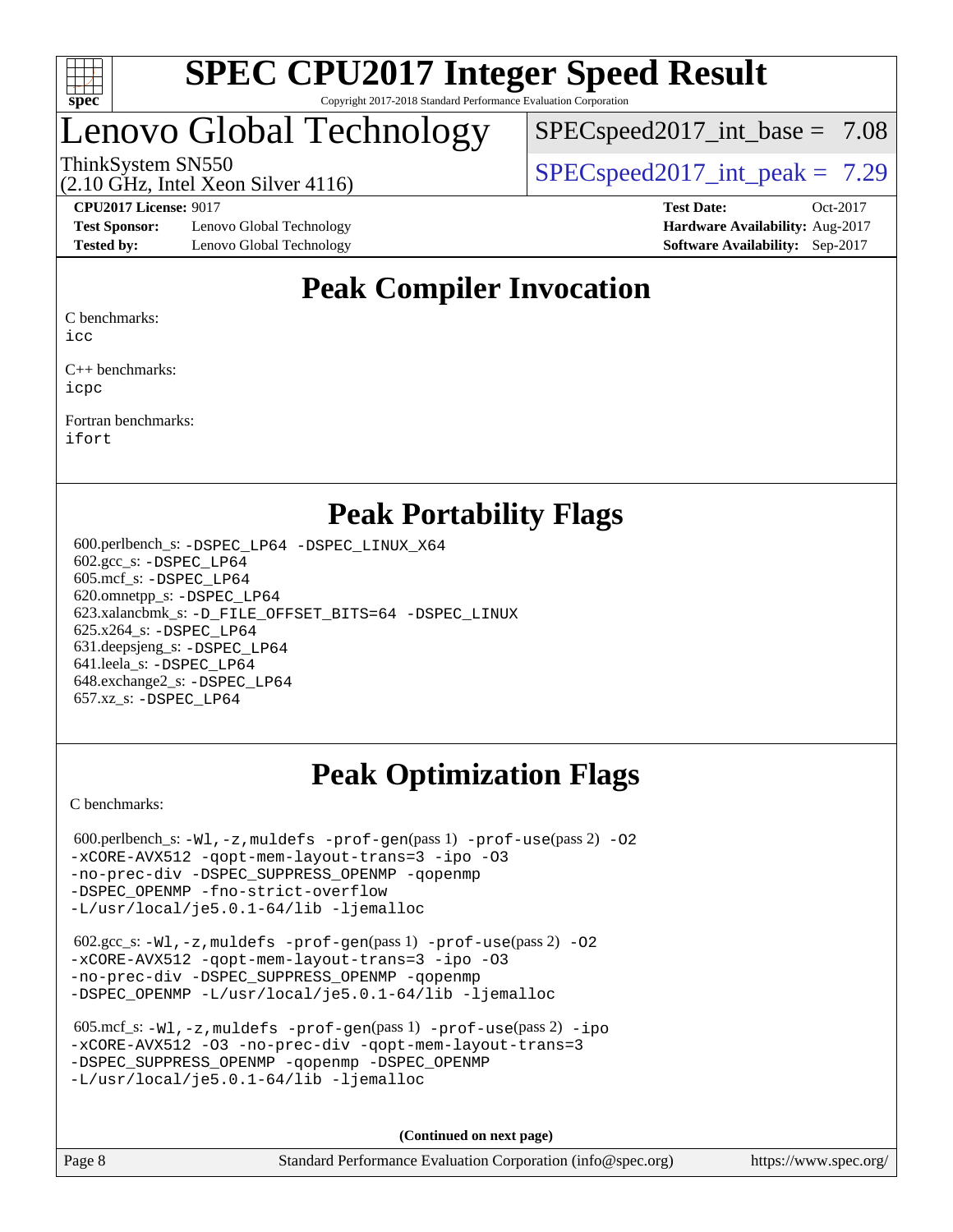

# Lenovo Global Technology

 $SPEC speed2017\_int\_base = 7.08$ 

(2.10 GHz, Intel Xeon Silver 4116)

ThinkSystem SN550  $SPEC speed2017$  int peak = 7.29

**[Test Sponsor:](http://www.spec.org/auto/cpu2017/Docs/result-fields.html#TestSponsor)** Lenovo Global Technology **[Hardware Availability:](http://www.spec.org/auto/cpu2017/Docs/result-fields.html#HardwareAvailability)** Aug-2017 **[Tested by:](http://www.spec.org/auto/cpu2017/Docs/result-fields.html#Testedby)** Lenovo Global Technology **[Software Availability:](http://www.spec.org/auto/cpu2017/Docs/result-fields.html#SoftwareAvailability)** Sep-2017

**[CPU2017 License:](http://www.spec.org/auto/cpu2017/Docs/result-fields.html#CPU2017License)** 9017 **[Test Date:](http://www.spec.org/auto/cpu2017/Docs/result-fields.html#TestDate)** Oct-2017

# **[Peak Optimization Flags \(Continued\)](http://www.spec.org/auto/cpu2017/Docs/result-fields.html#PeakOptimizationFlags)**

 625.x264\_s: [-Wl,-z,muldefs](http://www.spec.org/cpu2017/results/res2018q1/cpu2017-20180206-03406.flags.html#user_peakEXTRA_LDFLAGS625_x264_s_link_force_multiple1_b4cbdb97b34bdee9ceefcfe54f4c8ea74255f0b02a4b23e853cdb0e18eb4525ac79b5a88067c842dd0ee6996c24547a27a4b99331201badda8798ef8a743f577) [-xCORE-AVX512](http://www.spec.org/cpu2017/results/res2018q1/cpu2017-20180206-03406.flags.html#user_peakCOPTIMIZE625_x264_s_f-xCORE-AVX512) [-ipo](http://www.spec.org/cpu2017/results/res2018q1/cpu2017-20180206-03406.flags.html#user_peakCOPTIMIZE625_x264_s_f-ipo) [-O3](http://www.spec.org/cpu2017/results/res2018q1/cpu2017-20180206-03406.flags.html#user_peakCOPTIMIZE625_x264_s_f-O3) [-no-prec-div](http://www.spec.org/cpu2017/results/res2018q1/cpu2017-20180206-03406.flags.html#user_peakCOPTIMIZE625_x264_s_f-no-prec-div) [-qopt-mem-layout-trans=3](http://www.spec.org/cpu2017/results/res2018q1/cpu2017-20180206-03406.flags.html#user_peakCOPTIMIZE625_x264_s_f-qopt-mem-layout-trans_de80db37974c74b1f0e20d883f0b675c88c3b01e9d123adea9b28688d64333345fb62bc4a798493513fdb68f60282f9a726aa07f478b2f7113531aecce732043) [-qopenmp](http://www.spec.org/cpu2017/results/res2018q1/cpu2017-20180206-03406.flags.html#user_peakCOPTIMIZE625_x264_s_qopenmp_16be0c44f24f464004c6784a7acb94aca937f053568ce72f94b139a11c7c168634a55f6653758ddd83bcf7b8463e8028bb0b48b77bcddc6b78d5d95bb1df2967) [-DSPEC\\_OPENMP](http://www.spec.org/cpu2017/results/res2018q1/cpu2017-20180206-03406.flags.html#suite_peakCOPTIMIZE625_x264_s_DSPEC_OPENMP) [-L/usr/local/je5.0.1-64/lib](http://www.spec.org/cpu2017/results/res2018q1/cpu2017-20180206-03406.flags.html#user_peakEXTRA_LIBS625_x264_s_jemalloc_link_path64_4b10a636b7bce113509b17f3bd0d6226c5fb2346b9178c2d0232c14f04ab830f976640479e5c33dc2bcbbdad86ecfb6634cbbd4418746f06f368b512fced5394) [-ljemalloc](http://www.spec.org/cpu2017/results/res2018q1/cpu2017-20180206-03406.flags.html#user_peakEXTRA_LIBS625_x264_s_jemalloc_link_lib_d1249b907c500fa1c0672f44f562e3d0f79738ae9e3c4a9c376d49f265a04b9c99b167ecedbf6711b3085be911c67ff61f150a17b3472be731631ba4d0471706)

657.xz\_s: Same as 602.gcc\_s

[C++ benchmarks:](http://www.spec.org/auto/cpu2017/Docs/result-fields.html#CXXbenchmarks)

620.omnetpp\_s: $-W1$ ,-z,muldefs -prof-qen(pass 1) [-prof-use](http://www.spec.org/cpu2017/results/res2018q1/cpu2017-20180206-03406.flags.html#user_peakPASS2_CXXFLAGSPASS2_LDFLAGS620_omnetpp_s_prof_use_1a21ceae95f36a2b53c25747139a6c16ca95bd9def2a207b4f0849963b97e94f5260e30a0c64f4bb623698870e679ca08317ef8150905d41bd88c6f78df73f19)(pass 2) [-ipo](http://www.spec.org/cpu2017/results/res2018q1/cpu2017-20180206-03406.flags.html#user_peakPASS1_CXXOPTIMIZEPASS2_CXXOPTIMIZE620_omnetpp_s_f-ipo) [-xCORE-AVX512](http://www.spec.org/cpu2017/results/res2018q1/cpu2017-20180206-03406.flags.html#user_peakPASS2_CXXOPTIMIZE620_omnetpp_s_f-xCORE-AVX512) [-O3](http://www.spec.org/cpu2017/results/res2018q1/cpu2017-20180206-03406.flags.html#user_peakPASS1_CXXOPTIMIZEPASS2_CXXOPTIMIZE620_omnetpp_s_f-O3) [-no-prec-div](http://www.spec.org/cpu2017/results/res2018q1/cpu2017-20180206-03406.flags.html#user_peakPASS1_CXXOPTIMIZEPASS2_CXXOPTIMIZE620_omnetpp_s_f-no-prec-div) [-qopt-mem-layout-trans=3](http://www.spec.org/cpu2017/results/res2018q1/cpu2017-20180206-03406.flags.html#user_peakPASS1_CXXOPTIMIZEPASS2_CXXOPTIMIZE620_omnetpp_s_f-qopt-mem-layout-trans_de80db37974c74b1f0e20d883f0b675c88c3b01e9d123adea9b28688d64333345fb62bc4a798493513fdb68f60282f9a726aa07f478b2f7113531aecce732043) [-DSPEC\\_SUPPRESS\\_OPENMP](http://www.spec.org/cpu2017/results/res2018q1/cpu2017-20180206-03406.flags.html#suite_peakPASS1_CXXOPTIMIZE620_omnetpp_s_DSPEC_SUPPRESS_OPENMP) [-qopenmp](http://www.spec.org/cpu2017/results/res2018q1/cpu2017-20180206-03406.flags.html#user_peakPASS2_CXXOPTIMIZE620_omnetpp_s_qopenmp_16be0c44f24f464004c6784a7acb94aca937f053568ce72f94b139a11c7c168634a55f6653758ddd83bcf7b8463e8028bb0b48b77bcddc6b78d5d95bb1df2967) [-DSPEC\\_OPENMP](http://www.spec.org/cpu2017/results/res2018q1/cpu2017-20180206-03406.flags.html#suite_peakPASS2_CXXOPTIMIZE620_omnetpp_s_DSPEC_OPENMP) [-L/usr/local/je5.0.1-64/lib](http://www.spec.org/cpu2017/results/res2018q1/cpu2017-20180206-03406.flags.html#user_peakEXTRA_LIBS620_omnetpp_s_jemalloc_link_path64_4b10a636b7bce113509b17f3bd0d6226c5fb2346b9178c2d0232c14f04ab830f976640479e5c33dc2bcbbdad86ecfb6634cbbd4418746f06f368b512fced5394) [-ljemalloc](http://www.spec.org/cpu2017/results/res2018q1/cpu2017-20180206-03406.flags.html#user_peakEXTRA_LIBS620_omnetpp_s_jemalloc_link_lib_d1249b907c500fa1c0672f44f562e3d0f79738ae9e3c4a9c376d49f265a04b9c99b167ecedbf6711b3085be911c67ff61f150a17b3472be731631ba4d0471706)

 623.xalancbmk\_s: [-L/opt/intel/compilers\\_and\\_libraries\\_2018/linux/lib/ia32](http://www.spec.org/cpu2017/results/res2018q1/cpu2017-20180206-03406.flags.html#user_peakCXXLD623_xalancbmk_s_Enable-32bit-runtime_af243bdb1d79e4c7a4f720bf8275e627de2ecd461de63307bc14cef0633fde3cd7bb2facb32dcc8be9566045fb55d40ce2b72b725f73827aa7833441b71b9343) [-Wl,-z,muldefs](http://www.spec.org/cpu2017/results/res2018q1/cpu2017-20180206-03406.flags.html#user_peakEXTRA_LDFLAGS623_xalancbmk_s_link_force_multiple1_b4cbdb97b34bdee9ceefcfe54f4c8ea74255f0b02a4b23e853cdb0e18eb4525ac79b5a88067c842dd0ee6996c24547a27a4b99331201badda8798ef8a743f577) [-prof-gen](http://www.spec.org/cpu2017/results/res2018q1/cpu2017-20180206-03406.flags.html#user_peakPASS1_CXXFLAGSPASS1_LDFLAGS623_xalancbmk_s_prof_gen_5aa4926d6013ddb2a31985c654b3eb18169fc0c6952a63635c234f711e6e63dd76e94ad52365559451ec499a2cdb89e4dc58ba4c67ef54ca681ffbe1461d6b36)(pass 1) [-prof-use](http://www.spec.org/cpu2017/results/res2018q1/cpu2017-20180206-03406.flags.html#user_peakPASS2_CXXFLAGSPASS2_LDFLAGS623_xalancbmk_s_prof_use_1a21ceae95f36a2b53c25747139a6c16ca95bd9def2a207b4f0849963b97e94f5260e30a0c64f4bb623698870e679ca08317ef8150905d41bd88c6f78df73f19)(pass 2) [-ipo](http://www.spec.org/cpu2017/results/res2018q1/cpu2017-20180206-03406.flags.html#user_peakPASS1_CXXOPTIMIZEPASS2_CXXOPTIMIZE623_xalancbmk_s_f-ipo) [-xCORE-AVX512](http://www.spec.org/cpu2017/results/res2018q1/cpu2017-20180206-03406.flags.html#user_peakPASS2_CXXOPTIMIZE623_xalancbmk_s_f-xCORE-AVX512) [-O3](http://www.spec.org/cpu2017/results/res2018q1/cpu2017-20180206-03406.flags.html#user_peakPASS1_CXXOPTIMIZEPASS2_CXXOPTIMIZE623_xalancbmk_s_f-O3) [-no-prec-div](http://www.spec.org/cpu2017/results/res2018q1/cpu2017-20180206-03406.flags.html#user_peakPASS1_CXXOPTIMIZEPASS2_CXXOPTIMIZE623_xalancbmk_s_f-no-prec-div) [-qopt-mem-layout-trans=3](http://www.spec.org/cpu2017/results/res2018q1/cpu2017-20180206-03406.flags.html#user_peakPASS1_CXXOPTIMIZEPASS2_CXXOPTIMIZE623_xalancbmk_s_f-qopt-mem-layout-trans_de80db37974c74b1f0e20d883f0b675c88c3b01e9d123adea9b28688d64333345fb62bc4a798493513fdb68f60282f9a726aa07f478b2f7113531aecce732043) [-DSPEC\\_SUPPRESS\\_OPENMP](http://www.spec.org/cpu2017/results/res2018q1/cpu2017-20180206-03406.flags.html#suite_peakPASS1_CXXOPTIMIZE623_xalancbmk_s_DSPEC_SUPPRESS_OPENMP) [-qopenmp](http://www.spec.org/cpu2017/results/res2018q1/cpu2017-20180206-03406.flags.html#user_peakPASS2_CXXOPTIMIZE623_xalancbmk_s_qopenmp_16be0c44f24f464004c6784a7acb94aca937f053568ce72f94b139a11c7c168634a55f6653758ddd83bcf7b8463e8028bb0b48b77bcddc6b78d5d95bb1df2967) [-DSPEC\\_OPENMP](http://www.spec.org/cpu2017/results/res2018q1/cpu2017-20180206-03406.flags.html#suite_peakPASS2_CXXOPTIMIZE623_xalancbmk_s_DSPEC_OPENMP) [-L/usr/local/je5.0.1-32/lib](http://www.spec.org/cpu2017/results/res2018q1/cpu2017-20180206-03406.flags.html#user_peakEXTRA_LIBS623_xalancbmk_s_jemalloc_link_path32_e29f22e8e6c17053bbc6a0971f5a9c01a601a06bb1a59df2084b77a2fe0a2995b64fd4256feaeea39eeba3aae142e96e2b2b0a28974019c0c0c88139a84f900a) [-ljemalloc](http://www.spec.org/cpu2017/results/res2018q1/cpu2017-20180206-03406.flags.html#user_peakEXTRA_LIBS623_xalancbmk_s_jemalloc_link_lib_d1249b907c500fa1c0672f44f562e3d0f79738ae9e3c4a9c376d49f265a04b9c99b167ecedbf6711b3085be911c67ff61f150a17b3472be731631ba4d0471706)

631.deepsjeng\_s: Same as 620.omnetpp\_s

641.leela\_s: Same as 620.omnetpp\_s

[Fortran benchmarks](http://www.spec.org/auto/cpu2017/Docs/result-fields.html#Fortranbenchmarks): [-Wl,-z,muldefs](http://www.spec.org/cpu2017/results/res2018q1/cpu2017-20180206-03406.flags.html#user_FCpeak_link_force_multiple1_b4cbdb97b34bdee9ceefcfe54f4c8ea74255f0b02a4b23e853cdb0e18eb4525ac79b5a88067c842dd0ee6996c24547a27a4b99331201badda8798ef8a743f577) [-xCORE-AVX512](http://www.spec.org/cpu2017/results/res2018q1/cpu2017-20180206-03406.flags.html#user_FCpeak_f-xCORE-AVX512) [-ipo](http://www.spec.org/cpu2017/results/res2018q1/cpu2017-20180206-03406.flags.html#user_FCpeak_f-ipo) [-O3](http://www.spec.org/cpu2017/results/res2018q1/cpu2017-20180206-03406.flags.html#user_FCpeak_f-O3) [-no-prec-div](http://www.spec.org/cpu2017/results/res2018q1/cpu2017-20180206-03406.flags.html#user_FCpeak_f-no-prec-div) [-qopt-mem-layout-trans=3](http://www.spec.org/cpu2017/results/res2018q1/cpu2017-20180206-03406.flags.html#user_FCpeak_f-qopt-mem-layout-trans_de80db37974c74b1f0e20d883f0b675c88c3b01e9d123adea9b28688d64333345fb62bc4a798493513fdb68f60282f9a726aa07f478b2f7113531aecce732043) [-nostandard-realloc-lhs](http://www.spec.org/cpu2017/results/res2018q1/cpu2017-20180206-03406.flags.html#user_FCpeak_f_2003_std_realloc_82b4557e90729c0f113870c07e44d33d6f5a304b4f63d4c15d2d0f1fab99f5daaed73bdb9275d9ae411527f28b936061aa8b9c8f2d63842963b95c9dd6426b8a) [-align array32byte](http://www.spec.org/cpu2017/results/res2018q1/cpu2017-20180206-03406.flags.html#user_FCpeak_align_array32byte_b982fe038af199962ba9a80c053b8342c548c85b40b8e86eb3cc33dee0d7986a4af373ac2d51c3f7cf710a18d62fdce2948f201cd044323541f22fc0fffc51b6) [-L/usr/local/je5.0.1-64/lib](http://www.spec.org/cpu2017/results/res2018q1/cpu2017-20180206-03406.flags.html#user_FCpeak_jemalloc_link_path64_4b10a636b7bce113509b17f3bd0d6226c5fb2346b9178c2d0232c14f04ab830f976640479e5c33dc2bcbbdad86ecfb6634cbbd4418746f06f368b512fced5394) [-ljemalloc](http://www.spec.org/cpu2017/results/res2018q1/cpu2017-20180206-03406.flags.html#user_FCpeak_jemalloc_link_lib_d1249b907c500fa1c0672f44f562e3d0f79738ae9e3c4a9c376d49f265a04b9c99b167ecedbf6711b3085be911c67ff61f150a17b3472be731631ba4d0471706)

# **[Peak Other Flags](http://www.spec.org/auto/cpu2017/Docs/result-fields.html#PeakOtherFlags)**

[C benchmarks](http://www.spec.org/auto/cpu2017/Docs/result-fields.html#Cbenchmarks):  $-m64 - std= c11$  $-m64 - std= c11$ 

[C++ benchmarks \(except as noted below\):](http://www.spec.org/auto/cpu2017/Docs/result-fields.html#CXXbenchmarksexceptasnotedbelow) [-m64](http://www.spec.org/cpu2017/results/res2018q1/cpu2017-20180206-03406.flags.html#user_CXXpeak_intel_intel64_18.0_af43caccfc8ded86e7699f2159af6efc7655f51387b94da716254467f3c01020a5059329e2569e4053f409e7c9202a7efc638f7a6d1ffb3f52dea4a3e31d82ab)

623.xalancbmk\_s: [-m32](http://www.spec.org/cpu2017/results/res2018q1/cpu2017-20180206-03406.flags.html#user_peakCXXLD623_xalancbmk_s_intel_ia32_18.0_2666f1173eb60787016b673bfe1358e27016ef7649ea4884b7bc6187fd89dc221d14632e22638cde1c647a518de97358ab15d4ad098ee4e19a8b28d0c25e14bf)

[Fortran benchmarks](http://www.spec.org/auto/cpu2017/Docs/result-fields.html#Fortranbenchmarks): [-m64](http://www.spec.org/cpu2017/results/res2018q1/cpu2017-20180206-03406.flags.html#user_FCpeak_intel_intel64_18.0_af43caccfc8ded86e7699f2159af6efc7655f51387b94da716254467f3c01020a5059329e2569e4053f409e7c9202a7efc638f7a6d1ffb3f52dea4a3e31d82ab)